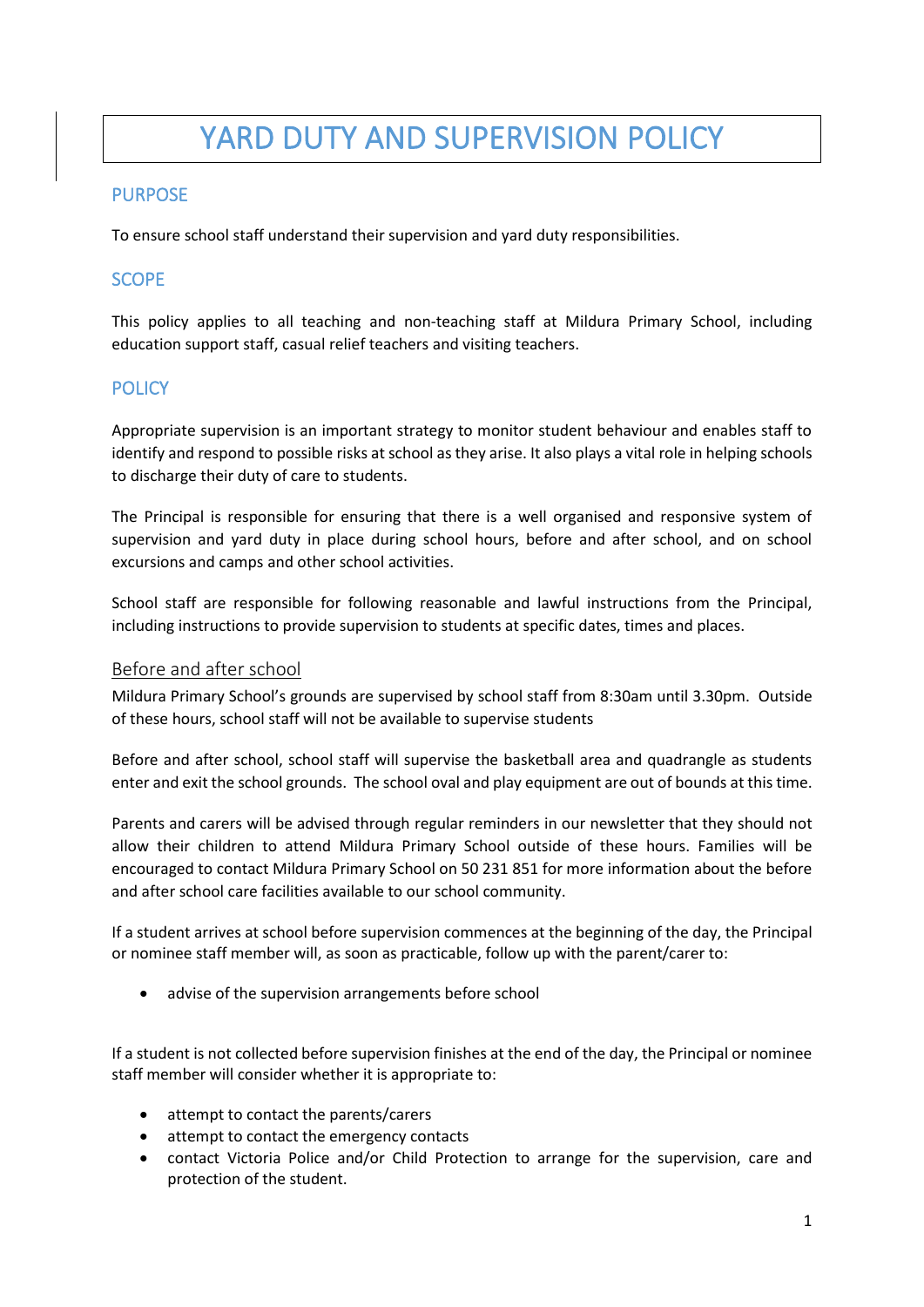## **Yard duty zones**

The designated yard duty areas for our school (as at insert date eg Term 1, 2022) are

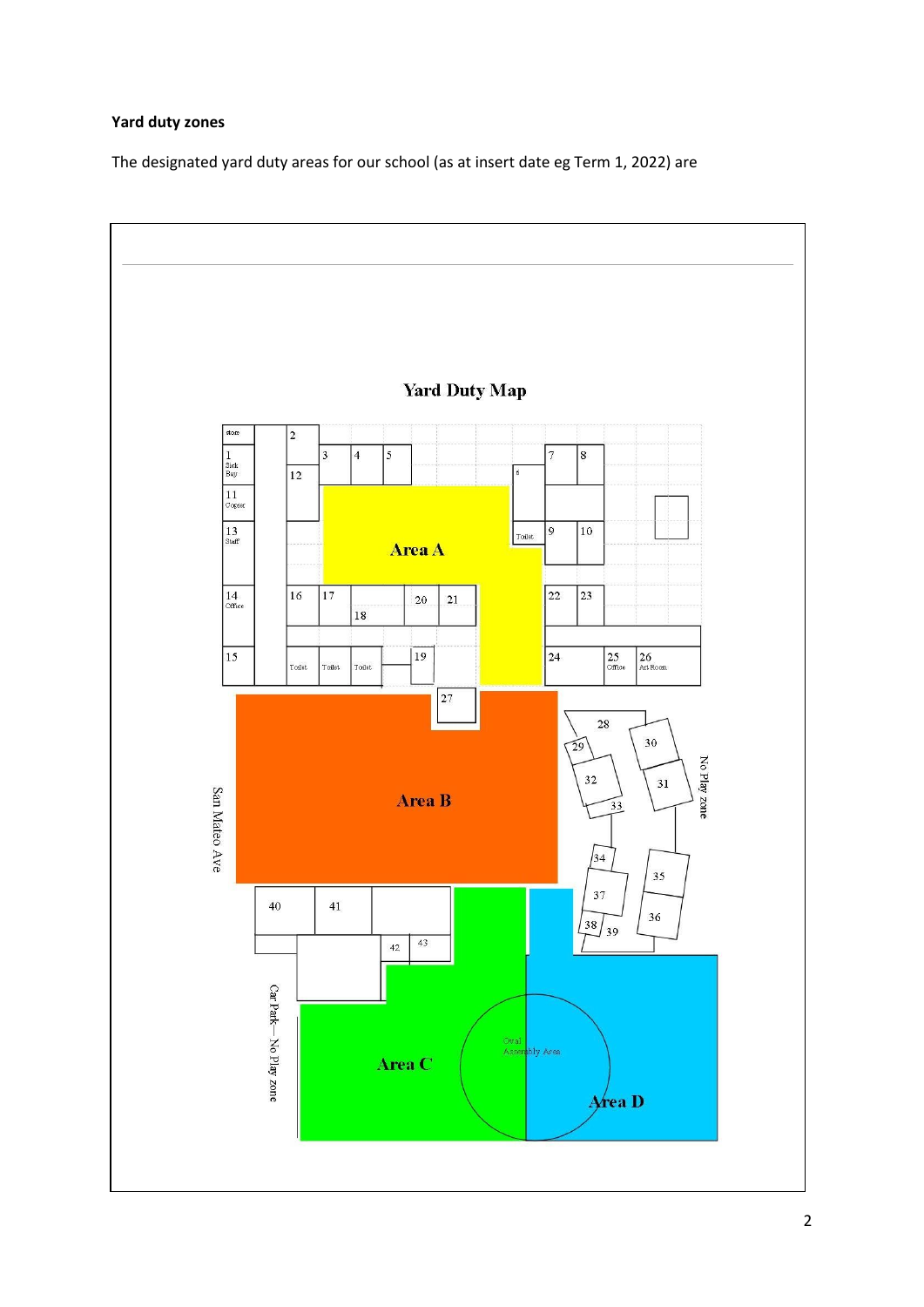| Zone   | Area                             |
|--------|----------------------------------|
| Zone 1 | Quadrangle                       |
| Zone 2 | <b>Basketball Courts/asphalt</b> |
| Zone 3 | Left Oval                        |
| Zone 4 | <b>Right Oval</b>                |

#### **Yard duty equipment**

School staff must:

- wear a provided safety/hi-vis vest whilst on yard duty. Safety/hi-vis vests will be kept by each staff member
- carry the yard duty first aid bag at all times during supervision. The yard duty first aid bag will be stored at the main office.
- Be familiar with the yard duty information within the pack containing student health and safety information
- [insert any other equipment used at your school]

Yard duty equipment must be returned after the period of supervision or handed to the relieving staff member.

#### **Yard duty responsibilities**

Staff who are rostered for yard duty must remain in the designated area until they are replaced by a relieving staff member.

During yard duty, supervising school staff must:

- methodically move around the designated zone
- ensure students remain in their designated year level zones
- be alert and vigilant
- intervene immediately if potentially dangerous or inappropriate behaviour is observed in the yard
- enforce behavioural standards and implement appropriate consequences for breaches of safety rules, in accordance with any relevant disciplinary measures set out in the school's Student Engagement policy
- ensure that students who require first aid assistance receive it as soon as practicable
- log any incidents or near misses as appropriate
- If being relieved of their yard duty shift by another staff member (for example, where the shift is 'split' into 2 consecutive time periods), the staff member must ensure that a brief but adequate verbal 'handover' is given to the relieving staff member in relation to any issues which may have arisen during the first shift.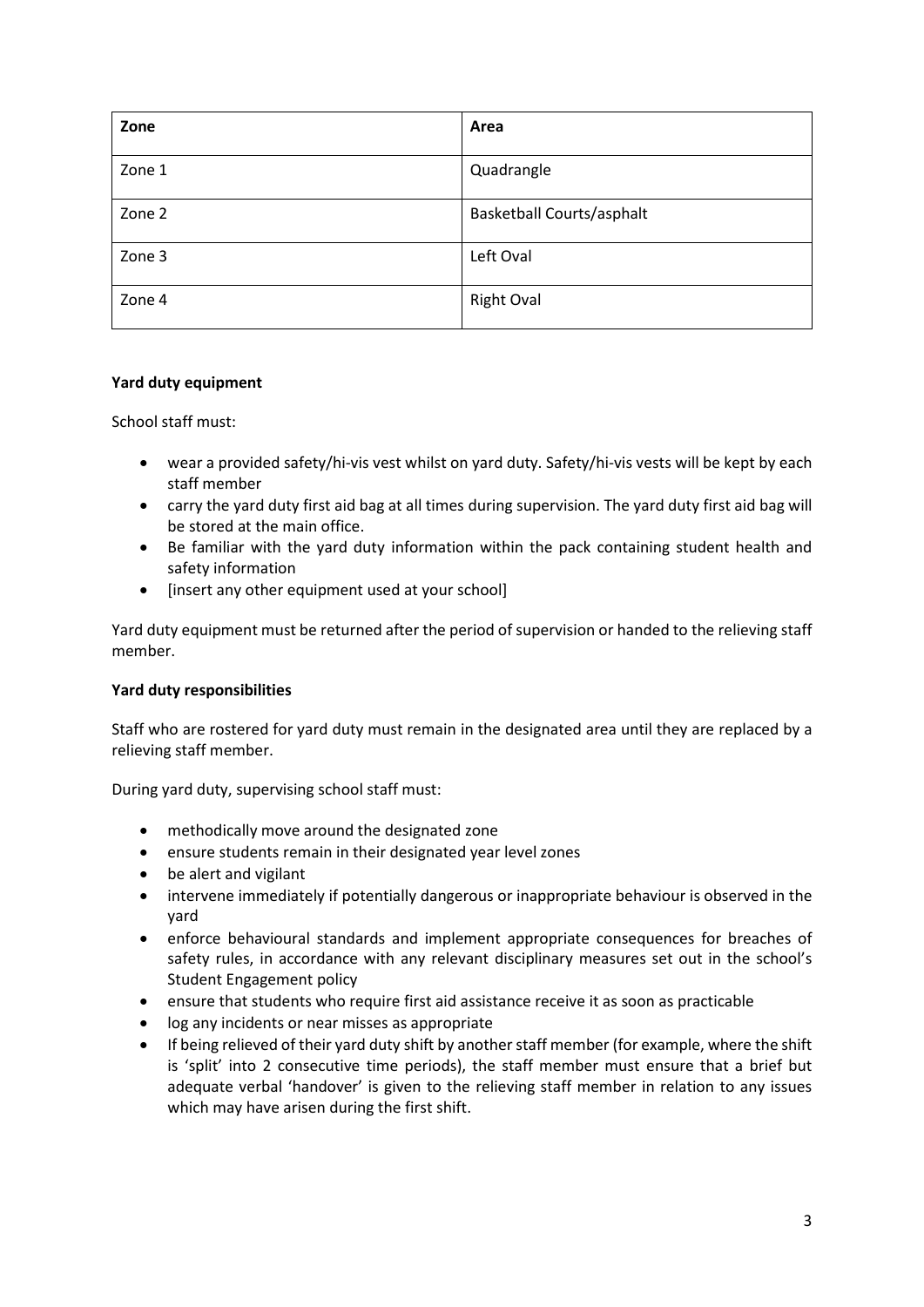If the supervising staff member is unable to conduct yard duty at the designated time, they should contact the another staff member with as much notice as possible prior to the relevant yard duty shift to ensure that alternative arrangements are made.

If the supervising staff member needs to leave yard duty during the allocated time, they should contact the Principal/Assistant Principal but should not leave the designated area until the relieving staff member has arrived in the designated area.

If the relieving staff member does not arrive for yard duty, the staff member currently on duty should send a message to the office/call Principal/Assistant Principal and not leave the designated area until a relieving staff member has arrived.

Students will be encouraged to speak to the supervising yard duty staff member if they require assistance during recess or lunchtime.

#### Classroom

The classroom teacher is responsible for the supervision of all students in their care during class.

If a teacher needs to leave the classroom unattended at any time during a lesson, they should first contact team leader for assistance. The teacher should then wait until a replacement staff member has arrived at the classroom before leaving.

#### School activities, camps and excursions

The Principal and leadership team are responsible for ensuring that students are appropriately supervised during all school activities, camps and excursions, including when external providers are engaged to conduct part or all of the activity. Appropriate supervision will be planned for school activities, camps and excursions on an individual basis, depending on the activities to be undertaken and the level of potential risk involved.

#### Students requiring additional supervision support

Sometimes students will require additional supervision, such as students with disability or other additional needs. In these cases, the Principal or delegate will ensure arrangements are made to roster additional staff as required. This may include on yard duty, in the classroom or during school activities.

## **COMMUNICATION**

This policy will be communicated to our school community in the following ways

- Included in staff induction processes
- Discussed at staff briefings or meetings, as required
- Made available on request from the main office
- Accessed from the school website

Information for parents and students on supervision before and after school is available on our school website and parent reminders are sent at the beginning of each term in our school newsletter.